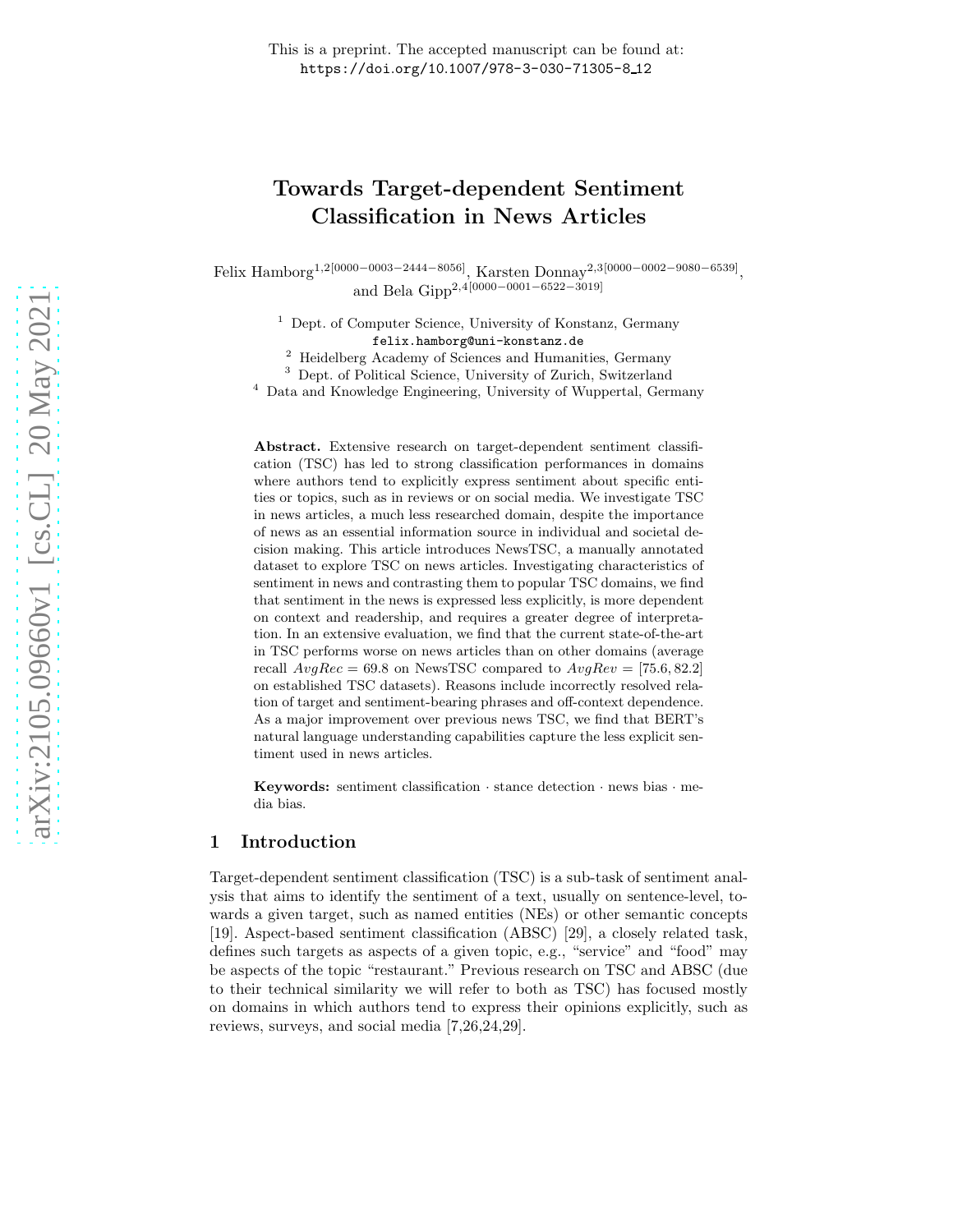#### 2 F. Hamborg et al.

In this paper, we investigate TSC in the domain of news articles  $-$  a much less researched domain that is of critical relevance, especially in times of "fake news," echo chambers, and news owner centralization [\[15\]](#page-8-1). How persons and other entities are portrayed in articles on political topics is, e.g., very relevant for individual and societal opinion formation [\[3,](#page-7-1)[17,](#page-8-2)[14\]](#page-8-3).

The main contributions of this paper are: (1) We introduce  $NewsTSC$ , a manually annotated dataset for the exploration of TSC in political news articles. (2) We discuss similarities and differences between political news and established TSC domains. (3) We perform an extensive evaluation of state-of-the-art TSC approaches on NewsTSC. To improve classification performance, we also finetune a BERT language model [\[6\]](#page-7-2) on a large news dataset, thereby establishing the current state-of-the-art in TSC on political news.

We provide the dataset including code book, code to reproduce our experiments, and the fine-tuned BERT at: https://github.[com/fhamborg/newstsc](https://github.com/fhamborg/newstsc)

# <span id="page-1-0"></span>2 Related Work

Most TSC-related research uses three annotated datasets: Restaurant and Laptop, containing reviews on restaurants and laptops [\[26\]](#page-9-1), and Twitter, consisting of tweets [\[7\]](#page-7-0). Each example in these datasets consists of a target, context (often a single sentence or tweet), and the target's sentiment within its context.

The advent of word embeddings and deep learning including neural language models, such as BERT [\[6\]](#page-7-2), has led to a performance leap in many natural language processing (NLP) disciplines including TSC, where, e.g., macro F1 gained from  $F1_m = 63.3$  [\[21\]](#page-8-4) to  $F1_m = 75.8$  on the Twitter set [\[38\]](#page-10-0). Whereas traditional TSC research focused on careful feature engineering and dictionary creation (cf. [\[21\]](#page-8-4)), researchers now focus on designing neural architectures suited to catch the relation between target and context [\[39](#page-10-1)[,32](#page-9-3)[,38\]](#page-10-0). By fine-tuning the underlying language model for the particular classification domain, performance can be improved further [\[28\]](#page-9-4).

Text in news articles differs from reviews and social media in that news authors typically do not express sentiment towards a target explicitly (exceptions include opinion pieces and columns). Instead, they implicitly or indirectly express sentiment because language in news is expected to be neutral and journalists to be objective [\[1](#page-7-3)[,10](#page-8-5)[,15\]](#page-8-1). For example, news texts express sentiment by describing actions performed by a target, or by including and highlighting information in favor or against a target (or omitting and downplaying such information, respectively) [\[31\]](#page-9-5). Adding to the difficulty of news TSC, different readers may assess an article's sentiment towards a target differently [\[1\]](#page-7-3), depending on their own political or ideological views (we discuss real-world examples in Section [3.3\)](#page-4-0). Previous news TSC approaches mostly employ manually created [\[1\]](#page-7-3) or semiautomatically extended [\[10\]](#page-8-5) sentiment dictionaries. To our knowledge, there exist one dataset for evaluation of news TSC methods [\[34\]](#page-9-6), which – perhaps due to its small size  $(N = 1274)$  – has not been used or tested in recent TSC literature.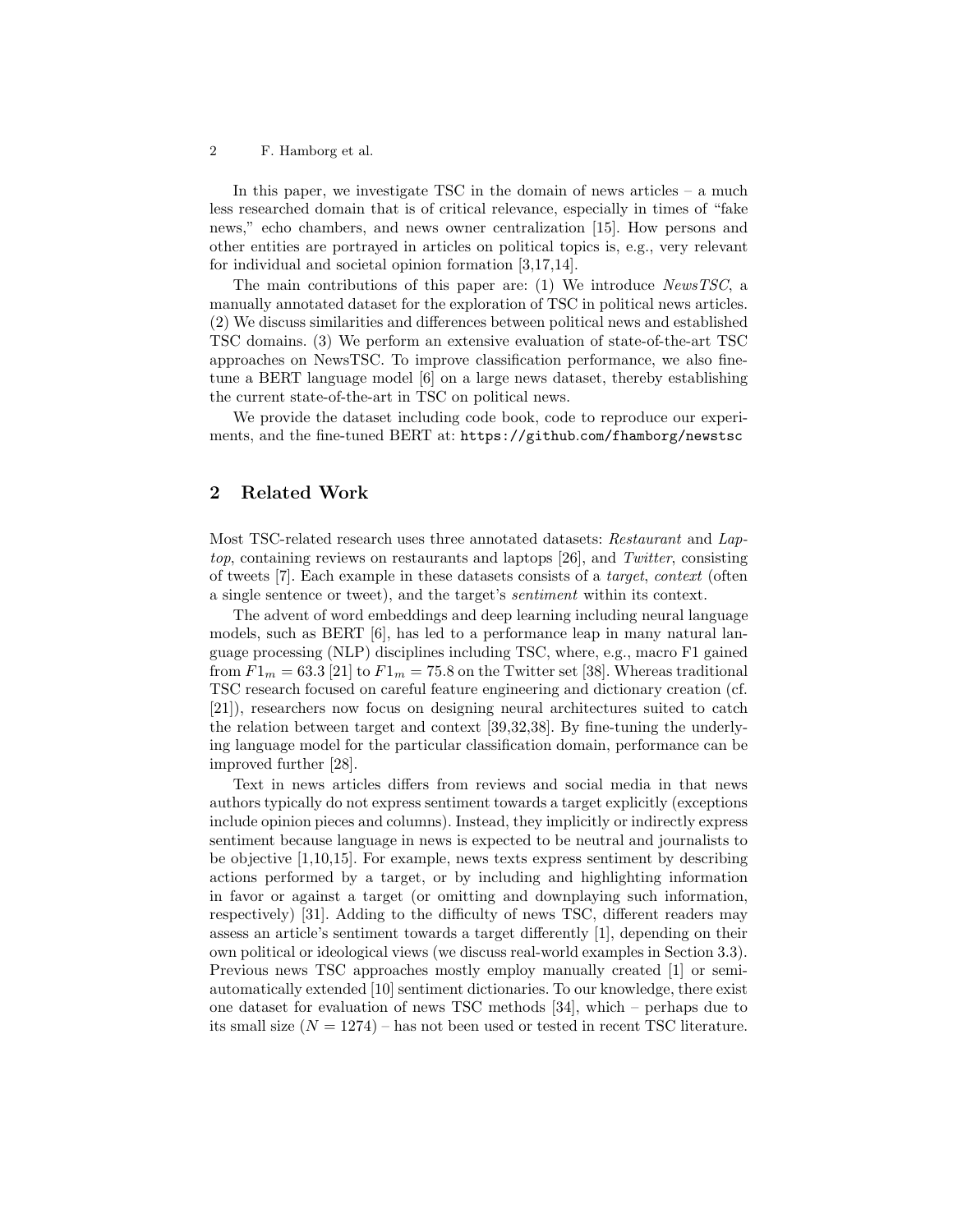Another dataset contains quotes extracted from news articles, since quotes more likely contain explicit sentiment  $(N = 1592)$  [\[1\]](#page-7-3).

To our knowledge, no suitable datasets for news TSC exist nor have news TSC approaches been proposed that exploit recent advances in NLP.

# 3 Dataset

We describe how we create the news TSC dataset, including the collection of articles and the annotation procedure. Afterward, we discuss the characteristics of the dataset.

#### 3.1 Data Collection and Example Extraction

We create a base set of articles of high diversity in topics covered and writing styles, e.g., whether emotional or factual words are used (cf. [\[8\]](#page-8-6)). Using a news extractor [\[16\]](#page-8-7), we collect news articles from the Common Crawl news crawl (CCNC, also known as CC-NEWS), consisting of over 250M articles until August 2019 [\[23\]](#page-9-7). To ensure diversity in writing styles, we select 14 US news outlets,<sup>[5](#page-2-0)</sup> which are mostly major outlets that represent the political spectrum from left to right, based on selections by [\[4,](#page-7-4)[13,](#page-8-8)[2\]](#page-7-5). We cannot simply select the whole corpus, because CCNC lacks articles for some outlets and time frames. By selecting articles published between August 2017 and July 2019, we minimize such gaps while covering a time frame of two years, which is sufficiently large to include many diverse news topics. To facilitate the balanced contribution of each outlet and time-range we perform binning: we create 336 bins, one for each outlet and month, and randomly draw 10 articles reporting on politics for each bin, resulting in 3360 articles in total.[6](#page-2-1) During binning, we remove any article duplicates by text equivalence.

To create examples for annotation, we select all mentions of NEs recognized as PERSON, NROP, or ORG for each article [\[37\]](#page-10-2).[7](#page-2-2) We discard NE mentions in sentences shorter than 50 characters. For each NE mention, we create an example by using the mention as the target and its surrounding sentence as its context. We remove any example duplicates. Afterward, to ensure diversity in writing styles and topics, we use the outlet-month binning described previously and randomly draw examples from each bin.

Different means may be used to address expected class imbalance, e.g., for the Twitter set, only examples that contained at least one word from a sentiment

<span id="page-2-0"></span><sup>&</sup>lt;sup>5</sup> BBC, Breitbart, Chicago Tribune, CNN, LA Daily News, Fox News, HuffPost, LA Times, NBC, NY Times, Reuters, USA Today, Washington Post, and Wall Street Journal.

<span id="page-2-1"></span> $^6$  To classify whether an article reports on politics, we use a DistilBERT-based  $\left[30\right]$ classifier with a single dense layer and softmax trained on the HuffPost [\[22\]](#page-9-9) and BBC datasets [\[12\]](#page-8-9). During the subsequent manual annotation, coders discard remaining, non-political articles.

<span id="page-2-2"></span> $7$  For this task, we use spaCy v2.1.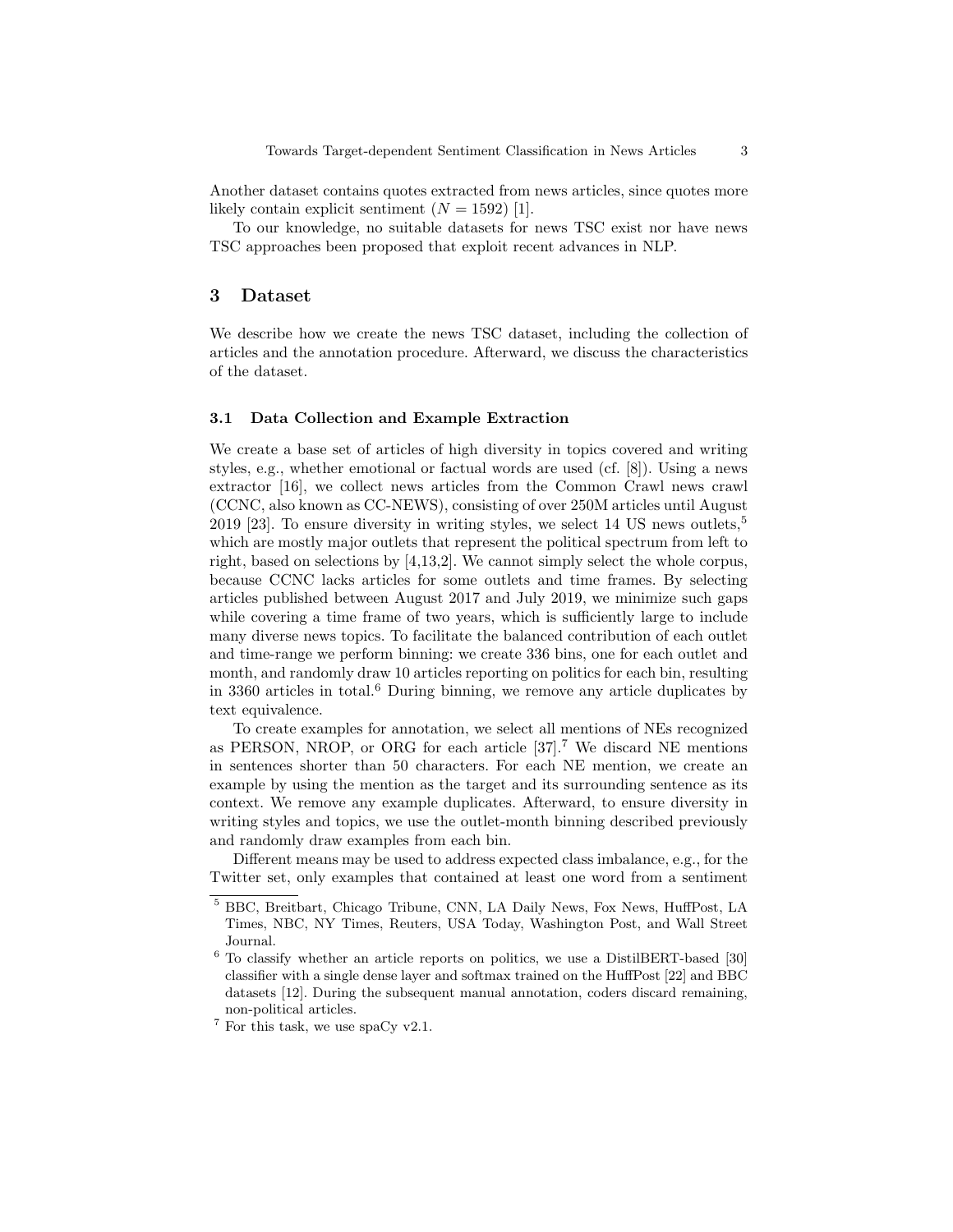dictionary were annotated [\[25,](#page-9-10)[24\]](#page-9-2). While doing so yields high frequencies of classes that are infrequent in real-world distribution, it also causes dataset shift and selection bias [\[27\]](#page-9-11). Thus, we instead investigate the effectiveness of different means to address class imbalance during training and evaluation (see Section [4\)](#page-5-0).

## <span id="page-3-1"></span>3.2 Annotation

We set up an annotation process following best practices from the TSC literature [\[26](#page-9-1)[,24](#page-9-2)[,29,](#page-9-0)[34\]](#page-9-6). For each example, we asked three coders to read the context, in which we visually highlighted the target and assess the target's sentiment. Examples were shown in random order to each coder. Coders could choose from positive, neutral, and negative polarity, whereby they were allowed to choose positive and negative polarity at the same time. Coders were asked to reject an example, e.g., if it was not political or a meaningless text fragment. Before, coders read a code book that included instructions on how to code and already annotated examples. Five coders, students, aged between 24 and 32, participated in the process.

In total, 3288 examples were annotated, from which we discard 125 (3.8%) that were rejected by at least one coder, resulting in 3163 non-rejected examples. From these, we discard 3.3% that lacked a majority class, i.e., examples where each coder assigned a different sentiment class, and 1.8% that were annotated as positive and negative sentiment at the same time, to allow for better comparison with previous TSC datasets and methods (see Section [2\)](#page-1-0). Lastly, we split the remaining 3002 examples into 2301 training and 701 test examples. Table [1](#page-3-0) shows class frequencies of the sets.

We use the full set of 3163 non-rejected examples to illustrate the degree of agreement between coders: 3.3% lack a majority class, for 62.7%, two coders assigned the same sentiment, and for 33.9% all coders agreed. On average, the accuracy of individual coders is  $acc<sub>h</sub> = 72.9\%$ . We calculate two intercoder reliability (ICR) measures. For completeness, Cohen's Kappa is  $\kappa = 25.1$ , but it is unreliable in our case due to Kappa's sensitivity to class imbalance [\[5\]](#page-7-6). The mean pairwise observed agreement over all coders is 72.5.

|                  | negative neutral positive total |             |    |                 |
|------------------|---------------------------------|-------------|----|-----------------|
| training<br>test | 530<br>167                      | 1600<br>487 | 47 | 171 2301<br>701 |
| total            | 697                             | 2087        |    | 218 3002        |

<span id="page-3-0"></span>Table 1. Class frequencies of NewsTSC sets.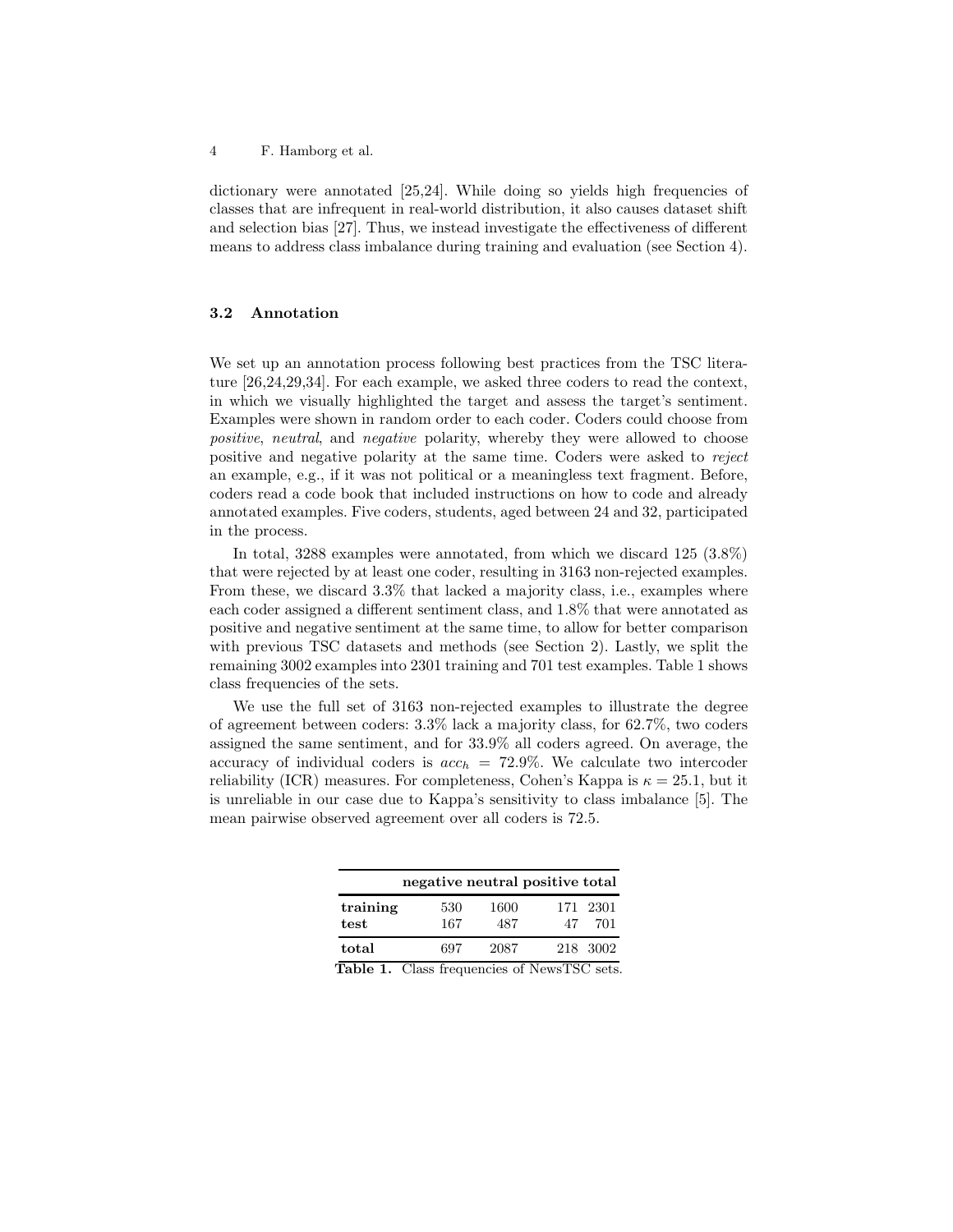#### <span id="page-4-0"></span>3.3 Characteristics of Sentiment in News Articles

In a manual, qualitative analysis of NewsTSC, we find two key differences of news compared to established domains: first, we confirm that news contains mostly implicit and indirect sentiment (see Section [2\)](#page-1-0). Second, determining the sentiment in news articles typically requires a greater degree of interpretation (cf. [\[34\]](#page-9-6)). The second difference is caused by multiple factors, particularly the implicitness of sentiment (mentioned as the first difference) and that sentiment in news articles is more often dependent on non-local, i.e., off-sentence, context. In the following, we discuss annotated examples (part of the dataset and discarded examples) to understand the characteristics of target-dependent sentiment in news texts.

We find that in news articles, a key means to express targeted sentiment is to describe actions performed by the target. This is in contrast, e.g., to product reviews where more often a target's feature, e.g., "high resolution", or the mention of the target itself, e.g., "the camera is awesome," express sentiment. For example, in "The Trump administration has worked tirelessly to impede a transition to a green economy with actions ranging from opening the long-protected Arctic National Wildlife Refuge to drilling, [...]." the target (underlined) was assigned negative sentiment due to its actions.

We find sentiment in  $\approx 3\%$  of the examples to be strongly reader-dependent  $(cf. [1])$  $(cf. [1])$  $(cf. [1])$ .<sup>[8](#page-4-1)</sup> In the previous example, the perceived sentiment may, in part, depend on the reader's own ideological or political stance, e.g., readers focusing on economic growth could perceive the described action positively whereas those concerned with environmental issues would perceive it negatively.

In some examples, targeted sentiment expressions can be interpreted differently due to ambiguity. As a consequence, we mostly find such examples in the discarded examples and thus they are not contained in NewsTSC. While this can be true for any domain (cf. "polarity ambiguity" in [\[26\]](#page-9-1)), we think it is especially characteristic for news articles, which are lengthier than tweets and reviews, giving authors more ways to refer to non-local statements and to embed their arguments in larger argumentative structures. For instance, in "And it is true that even when using similar tactics, President Trump and President Obama have expressed very different attitudes toward immigration and espoused different goals." the target was assigned neutral sentiment. However, when considering this sentence in the context of its article [\[36\]](#page-10-3), the target's sentiment may be shifted (slightly) negatively.

From a practical perspective, considering more context than only the current sentence seems to be an effective means to determine otherwise ambiguous sentiment expressions. By considering a broader context, e.g., the current sentence and previous sentences, annotators can get a more comprehensive understanding of the author's intention and the sentiment the author may have wanted to communicate. The greater degree of interpretation required to determine non-explicit

<span id="page-4-1"></span><sup>8</sup> We drew a random sample of 300 examples and concluded in a two-person discussion that the sentiment in 8 examples could be perceived differently.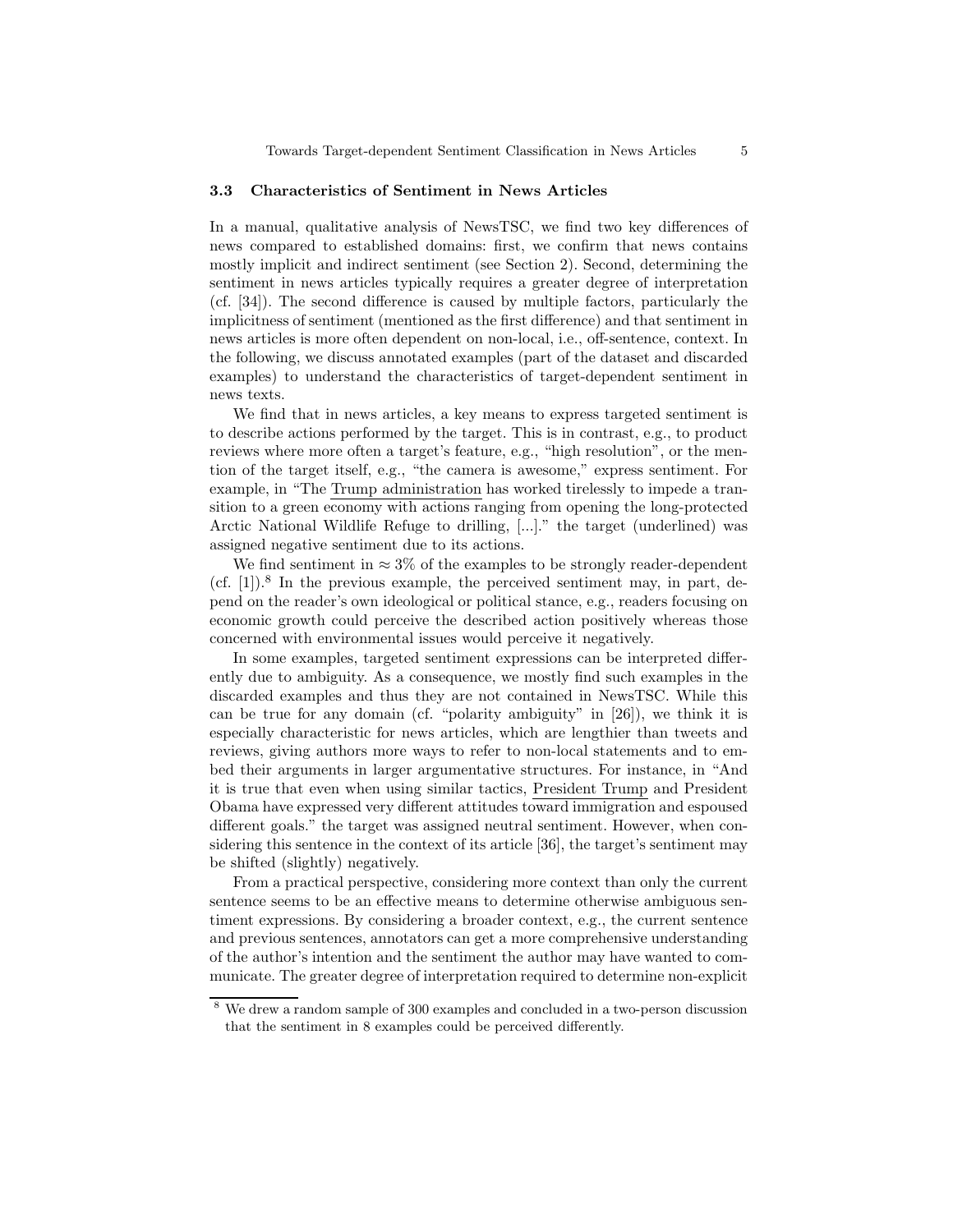6 F. Hamborg et al.

sentiment expressions may naturally lead to a higher degree of subjectivity. Due to our majority-based consolidation method (see Section [3.2\)](#page-3-1), examples with non-explicit or apparently ambiguous sentiment expressions are not contained in NewsTSC.

# <span id="page-5-0"></span>4 Experiments and Discussion

We evaluate three TSC methods that define the state-of-the-art on the established TSC datasets Laptop, Restaurant, and Twitter: AEN-BERT [\[32\]](#page-9-3), BERT-SPC [\[6\]](#page-7-2), and LCF-BERT [\[38\]](#page-10-0). Additionally, we test the methods using a domainadapted language model, which we created by fine-tuning BERT (base, uncased) for 3 epochs on 10M English sentences sampled from CCNC (cf. [\[28\]](#page-9-4)). For all methods, we test hyperparameter ranges suggested by their respective authors.<sup>[9](#page-5-1)</sup> Additionally, we investigate the effects of two common measures to address class imbalance: weighted cross-entropy loss (using inverse class frequencies as weights) and oversampling of the training set. Of the training set, we use 2001 examples for training and 300 for validation.

We use average recall  $(AvgRec)$  as our primary measure, which was also chosen as the primary measure in the TSC task of the latest SemEval series, due to its robustness against class imbalance [\[29\]](#page-9-0). We also measure accuracy (acc), macro F1 ( $F1_m$ ), and average F1 on positive and negative classes ( $F1_{pn}$ ) to allow comparison to previous works [\[24\]](#page-9-2).

Table [2](#page-6-0) shows that LCF-BERT performs best  $(AvgRec = 67.3$  using BERT and 69.8 using our news-adapted language model).<sup>[10](#page-5-2)</sup> Class-weighted cross-entropy loss helps best to address class imbalance  $(AvgRec = 69.8$  compared to 67.2 using oversampling and 64.6 without any measure).

Performance in news articles is significantly lower than in established domains, where the top model (LCF-BERT) yields in our experiments  $AvgRev =$ 78.0 (Laptop), 82.2 (Restaurant), and 75.6 (Twitter). For Laptop and Restau-rant, we used domain-adapted language models [\[28\]](#page-9-4). News TSC accuracy  $acc =$ 66.0 is lower than single-human-level  $acc_h = 72.9$  (see Section [3.3\)](#page-4-0).

We carry out a manual error analysis (up to 30 randomly sampled examples for each true class). We find target misassociation as the most common error cause: in 40%, sentences express the predicted sentiment towards a different target. In 30%, we cannot find any apparent cause. The remaining cases contain various potential causes, including usage of euphemisms or sayings (12% of examples with negative sentiment). Infrequently, we find that sentiment is expressed by rare words or figurative speech, or is reader-dependent (the latter

<span id="page-5-1"></span><sup>&</sup>lt;sup>9</sup> Epochs ∈ {3, 4}; batch size ∈ {16, 32}; learning rate ∈ {2e – 5, 3e – 5, 5e – 5}; label smoothing regularization (LSR) [\[35\]](#page-9-12):  $\epsilon \in \{0, 0.2\}$ ; dropout rate: 0.1;  $\mathcal{L}_2$  regularization:  $\lambda = 10^{-5}$ . We use Adam optimization [\[20\]](#page-8-10), Xaviar uniform initialization [\[9\]](#page-8-11), and cross-entropy loss [\[11\]](#page-8-12). Where multiple values for a hyperparameter are given, we test all their combinations in an exhaustive search.

<span id="page-5-2"></span> $^{10}$  Each row in Table [2](#page-6-0) shows the results of the hyperparameters that performed best on the validation set.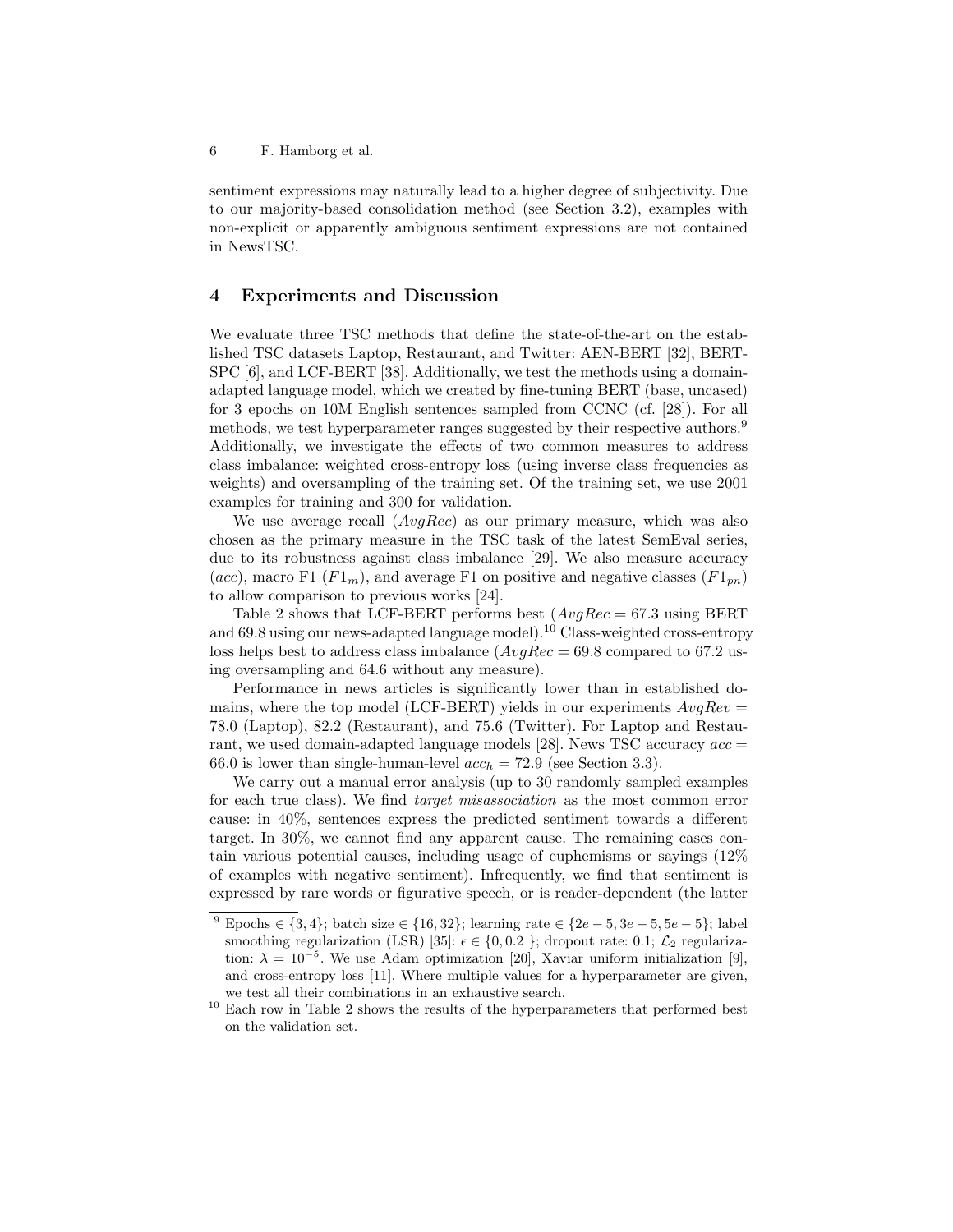|  | Towards Target-dependent Sentiment Classification in News Articles |  |  |  |  |  |
|--|--------------------------------------------------------------------|--|--|--|--|--|
|--|--------------------------------------------------------------------|--|--|--|--|--|

| LM Method AvgRec acc $F1_m F1_{pn}$          |  |                                                                   |
|----------------------------------------------|--|-------------------------------------------------------------------|
| AEN-BERT<br>base BERT-SPC<br>LCF-BERT        |  | 59.7 62.9 55.0 47.3<br>62.1 62.1 53.3 44.9<br>67.3 61.3 54.4 46.5 |
| AEN-BERT<br>news BERT-SPC<br><b>LCF-BERT</b> |  | 59.8 62.9 54.5 46.2<br>66.7 63.5 55.0 45.8<br>69.8 66.0 58.8 51.4 |

<span id="page-6-0"></span>Table 2. Experiment results. LM refers to the language model used, where base is BERT (base, uncased) and news is our fine-tuned BERT model.

in 2%, approximately matching the 3% of reader-dependent examples reported in Section [3.3\)](#page-4-0).

Previous news TSC approaches, mostly dictionary-based, could not reliably classify implicit or indirect sentiment expressions (see Section [2\)](#page-1-0). In contrast, our experiments indicate that BERT's language understanding suffices to interpret implicitly expressed sentiment correctly (cf. [\[6](#page-7-2)[,1,](#page-7-3)[10\]](#page-8-5)). NewsTSC does not contain instances in which the broader context defines sentiment, since human coders could not classify them correctly in the first place. Our experiments therefore cannot elucidate this particular characteristic discussed in Section [3.3.](#page-4-0)

## 5 Conclusion and Future Work

We explore how target-dependent sentiment classification (TSC) can be applied to political news articles. Our main contributions are as follows: first, we introduce NewsTSC, a dataset to explore target-dependent sentiment classification (TSC) in political news articles, consisting of over 3000 manually annotated sentences.

Second, in a qualitative analysis, we find notable differences concerning how authors express sentiment towards targets as compared to other well-researched domains of TSC, such as product review or posts on social media. In these domains, authors tend to explicitly express their opinions. In contrast, in news articles, we find dominant use of implicit or indirect sentiment expressions, e.g., by describing actions, which were performed by a given target, and their consequences. Thus, sentiment expressions may be more ambiguous, and determining their polarity requires a greater degree of interpretation.

Third, in a quantitative evaluation, we find that state-of-the-art TSC methods perform lower on the news domain (average recall  $AvgRec = 69.8$  using our news-adapted BERT model,  $AvgRec = 67.3$  without) than on popular TSC domains  $(AvqRec = [75.6, 82.2]).$ 

We identify multiple future research directions for news TSC. While NewsTSC contains clear sentiment expressions, it lacks other sentiment types that occur in real-world news coverage. For example, sentences that express sentiment more implicitly or ambiguously. To create a labeled TSC dataset that better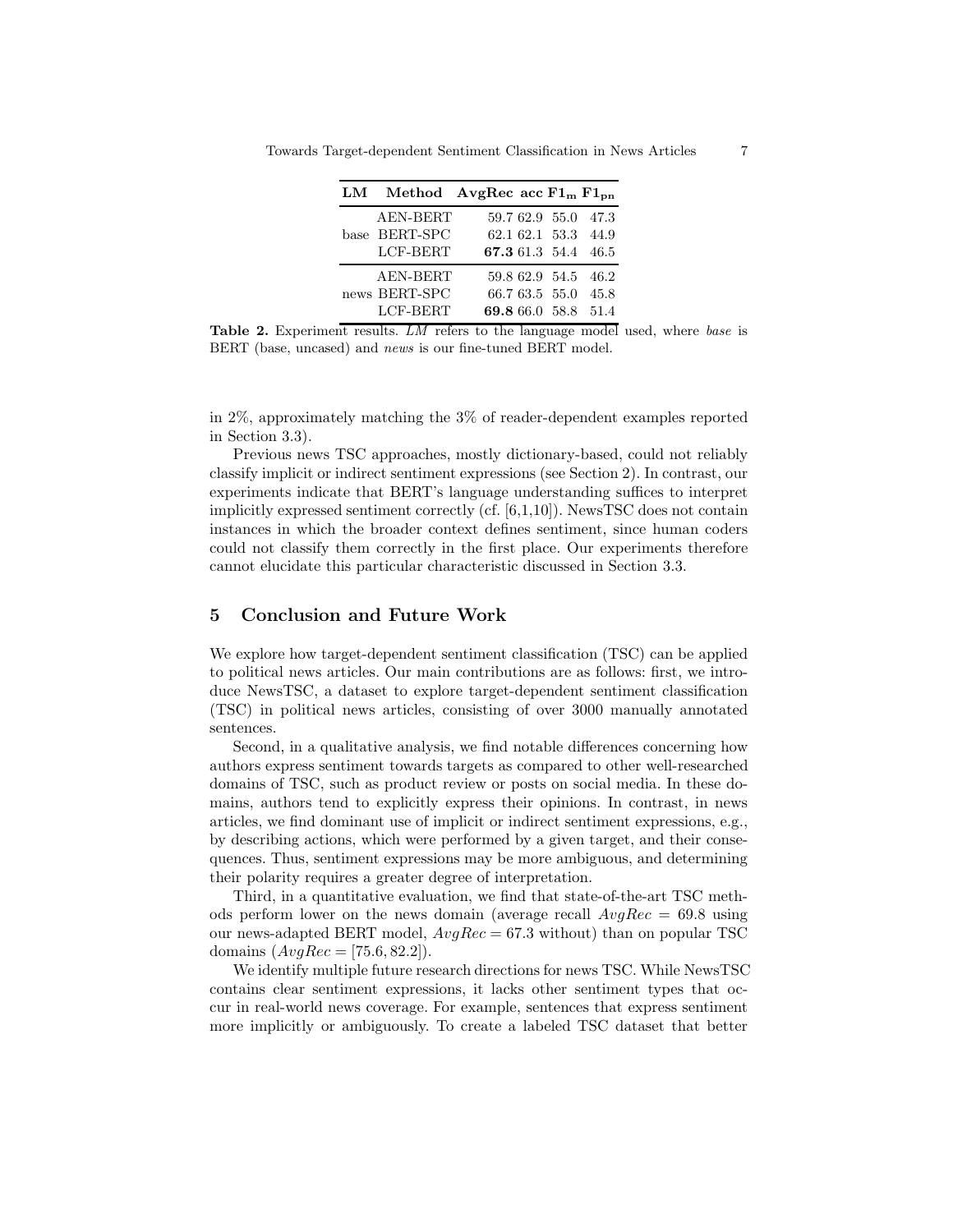reflects real-world news coverage, we suggest to adjust annotation instructions to raise annotators' awareness of these sentiment types and clearly define how they should be labeled. Technically, apparently ambiguous sentiment expressions might be easier to label when considering a broader context, e.g., not only the current sentence but also previous sentences. Considering more context might also help to improve a classifier's performance.

We envision to integrate TSC methods into a system that identifies slanted news coverage [\[18](#page-8-13)[,33\]](#page-9-13). For example, given a set of articles reporting on the same topic, a system could identify articles that similarly frame the actors involved in the event. To do so, the system would analyze frequently mentioned persons' polarities in each article. Then, it would group articles that similarly portray these persons.

Acknowledgements The work described in this paper is partially funded by the WIN program of the Heidelberg Academy of Sciences and Humanities, financed by the Ministry of Science, Research and the Arts of the State of Baden-Wurttemberg, Germany. The authors thank the students who participated in the manual annotation as well as the anonymous reviewers for their valuable comments.

### <span id="page-7-3"></span>References

- 1. Balahur, A., Steinberger, R., Kabadjov, M., Zavarella, V., Van Der Goot, E., Halkia, M., Pouliquen, B., Belyaeva, J.: Sentiment analysis in the news. In: Proceedings of the Seventh International Conference on Language Resources and Evaluation (LREC'10). European Language Resources Association (ELRA), Valletta, Malta (2010)
- <span id="page-7-5"></span>2. Baum, M.A., Groeling, T.: New Media and the Polarization of American Political Discourse. Political Communication 25(4), 345–365 (2008). <https://doi.org/10.1080/10584600802426965>
- <span id="page-7-1"></span>3. Bernhardt, D., Krasa, S., Polborn, M.: Political polarization and the electoral effects of media bias. Journal of Public Economics 92(5), 1092–1104 (2008)
- <span id="page-7-4"></span>4. Budak, C., Goel, S., Rao, J.M.: Fair and balanced? Quantifying media bias through crowdsourced content analysis. Public Opinion Quarterly 80(S1), 250–271 (2016). <https://doi.org/10.1093/poq/nfw007>
- <span id="page-7-6"></span>5. Cicchetti, D.V., Feinstein, A.R.: High agreement but low kappa: II. Resolving the paradoxes. Journal of Clinical Epidemiology 43(6), 551–558 (1 1990). [https://doi.org/10.1016/0895-4356\(90\)90159-M,](https://doi.org/10.1016/0895-4356(90)90159-M) https://linkinghub.elsevier.[com/retrieve/pii/089543569090159M](https://linkinghub.elsevier.com/retrieve/pii/089543569090159M)
- <span id="page-7-2"></span>6. Devlin, J., Chang, M.W., Lee, K., Toutanova, K.: BERT: Pre-training of Deep Bidirectional Transformers for Language Understanding. In: Proceedings of the 2019 Conference of the North. pp. 4171–4186. Association for Computational Linguistics, Stroudsburg, PA, USA (2019). [https://doi.org/10.18653/v1/N19-1423,](https://doi.org/10.18653/v1/N19-1423) http://aclweb.[org/anthology/N19-1423](http://aclweb.org/anthology/N19-1423)
- <span id="page-7-0"></span>7. Dong, L., Wei, F., Tan, C., Tang, D., Zhou, M., Xu, K.: Adaptive Recursive Neural Network for target-dependent Twitter sentiment classification. In: 52nd Annual Meeting of the Association for Computational Linguistics, ACL 2014. pp. 49–54. Baltimore, MD, USA (2014).<https://doi.org/10.3115/v1/p14-2009>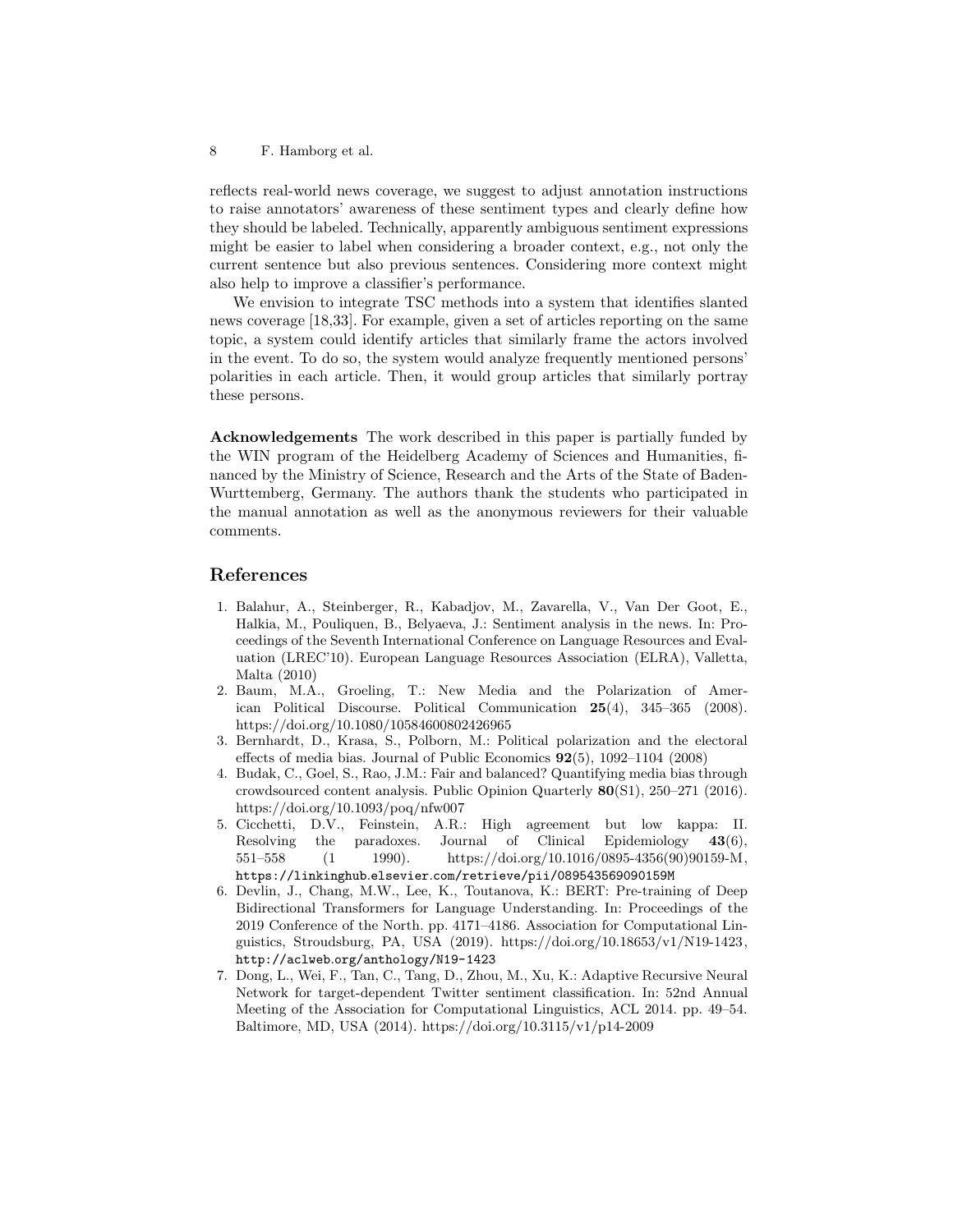- <span id="page-8-6"></span>8. Gebhard, L., Hamborg, F.: The POLUSA Dataset: 0.9M Political News Articles Balanced by Time and Outlet Popularity. In: Proceedings of the ACM/IEEE Joint Conference on Digital Libraries in 2020. pp. 467–468. ACM, New York, NY, USA (8 2020). [https://doi.org/10.1145/3383583.3398567,](https://doi.org/10.1145/3383583.3398567) https://dl.acm.org/doi/10.[1145/3383583](https://dl.acm.org/doi/10.1145/3383583.3398567).3398567
- <span id="page-8-11"></span>9. Glorot, X., Bengio, Y.: Understanding the difficulty of training deep feedforward neural networks. In: Journal of Machine Learning Research. pp. 249–256 (2010)
- <span id="page-8-5"></span>10. Godbole, N., Srinivasaiah, M., Skiena, S.: Large-Scale Sentiment Analysis for News and Blogs. In: Proceedings of the International Conference on Weblogs and Social Media (ICWSM). vol. 7, pp. 219–222. Boulder, CO, USA (2007)
- <span id="page-8-12"></span>11. Goodfellow, I., Bengio, Y., Courville, A.: Deep Learning. MIT Press (2016), http://www.[deeplearningbook](http://www.deeplearningbook.org).org
- <span id="page-8-9"></span>12. Greene, D., Cunningham, P.: Practical Solutions to the Problem of Diagonal Dominance in Kernel Document Clustering. In: Proceedings of the 23rd international conference on Machine learning. pp. 377–384. ACM Press (2006)
- <span id="page-8-8"></span>13. Groseclose, T., Milyo, J.: A measure of media bias. The Quarterly Journal of Economics 120(4), 1191–1237 (2005). [https://doi.org/10.1162/003355305775097542,](https://doi.org/10.1162/003355305775097542) http://dx.doi.org/10.[1162/003355305775097542](http://dx.doi.org/10.1162/003355305775097542)
- <span id="page-8-3"></span>14. Hamborg, F.: Media Bias, the Social Sciences, and NLP: Automating Frame Analyses to Identify Bias by Word Choice and Labeling. In: Proceedings of the 58th Annual Meeting of the Association for Computational Linguistics: Student Research Workshop. pp. 79–87. Association for Computational Linguistics, Stroudsburg, PA, USA (2020). [https://doi.org/10.18653/v1/2020.acl-srw.12,](https://doi.org/10.18653/v1/2020.acl-srw.12) https://www.aclweb.[org/anthology/2020](https://www.aclweb.org/anthology/2020.acl-srw.12).acl-srw.12
- <span id="page-8-1"></span>15. Hamborg, F., Donnay, K., Gipp, B.: Automated identification of media bias in news articles: an interdisciplinary literature review. International Journal on Digital Libraries 20(4), 391–415 (12 2019). [https://doi.org/10.1007/s00799-018-0261-y,](https://doi.org/10.1007/s00799-018-0261-y) http://link.springer.com/10.[1007/s00799-018-0261-y](http://link.springer.com/10.1007/s00799-018-0261-y)
- <span id="page-8-7"></span>16. Hamborg, F., Meuschke, N., Breitinger, C., Gipp, B.: news-please: A Generic News Crawler and Extractor. In: Proceedings of the 15th International Symposium of Information Science. pp. 218–223. Verlag Werner Hülsbusch (2017)
- <span id="page-8-2"></span>17. Hamborg, F., Zhukova, A., Donnay, K., Gipp, B.: Newsalyze: Enabling News Consumers to Understand Media Bias. In: Proceedings of the ACM/IEEE Joint Conference on Digital Libraries in 2020. pp. 455–456. ACM, New York, NY, USA (8 2020). [https://doi.org/10.1145/3383583.3398561,](https://doi.org/10.1145/3383583.3398561) https://dl.acm.org/doi/10.[1145/3383583](https://dl.acm.org/doi/10.1145/3383583.3398561).3398561
- <span id="page-8-13"></span>18. Hamborg, F., Zhukova, A., Gipp, B.: Automated Identification of Media Bias by Word Choice and Labeling in News Articles. In: 2019 ACM/IEEE Joint Conference on Digital Libraries (JCDL). pp. 196–205. IEEE, Champaign, IL, USA (6 2019). [https://doi.org/10.1109/JCDL.2019.00036,](https://doi.org/10.1109/JCDL.2019.00036) https://ieeexplore.ieee.[org/document/8791197/](https://ieeexplore.ieee.org/document/8791197/)
- <span id="page-8-0"></span>19. Jiang, L., Yu, M., Zhou, M., Liu, X., Zhao, T.: Target-dependent Twitter sentiment classification. In: Proceedings of the 49th Annual Meeting of the Association for Computational Linguistics. pp. 151–160. Portland, OR, USA (2011)
- <span id="page-8-10"></span>20. Kingma, D.P., Ba, J.: Adam: A Method for Stochastic Optimization. arXiv preprint arXiv: 1412.6980 (12 2014), [http://arxiv](http://arxiv.org/abs/1412.6980).org/abs/1412.6980
- <span id="page-8-4"></span>21. Kiritchenko, S., Zhu, X., Cherry, C., Mohammad, S.: NRC-Canada-2014: Detecting Aspects and Sentiment in Customer Reviews. In: Proceedings of the 8th International Workshop on Semantic Evaluation (SemEval 2014). pp. 437–442. Association for Computational Linguistics, Dublin, Ireland (2014). <https://doi.org/10.3115/v1/s14-2076>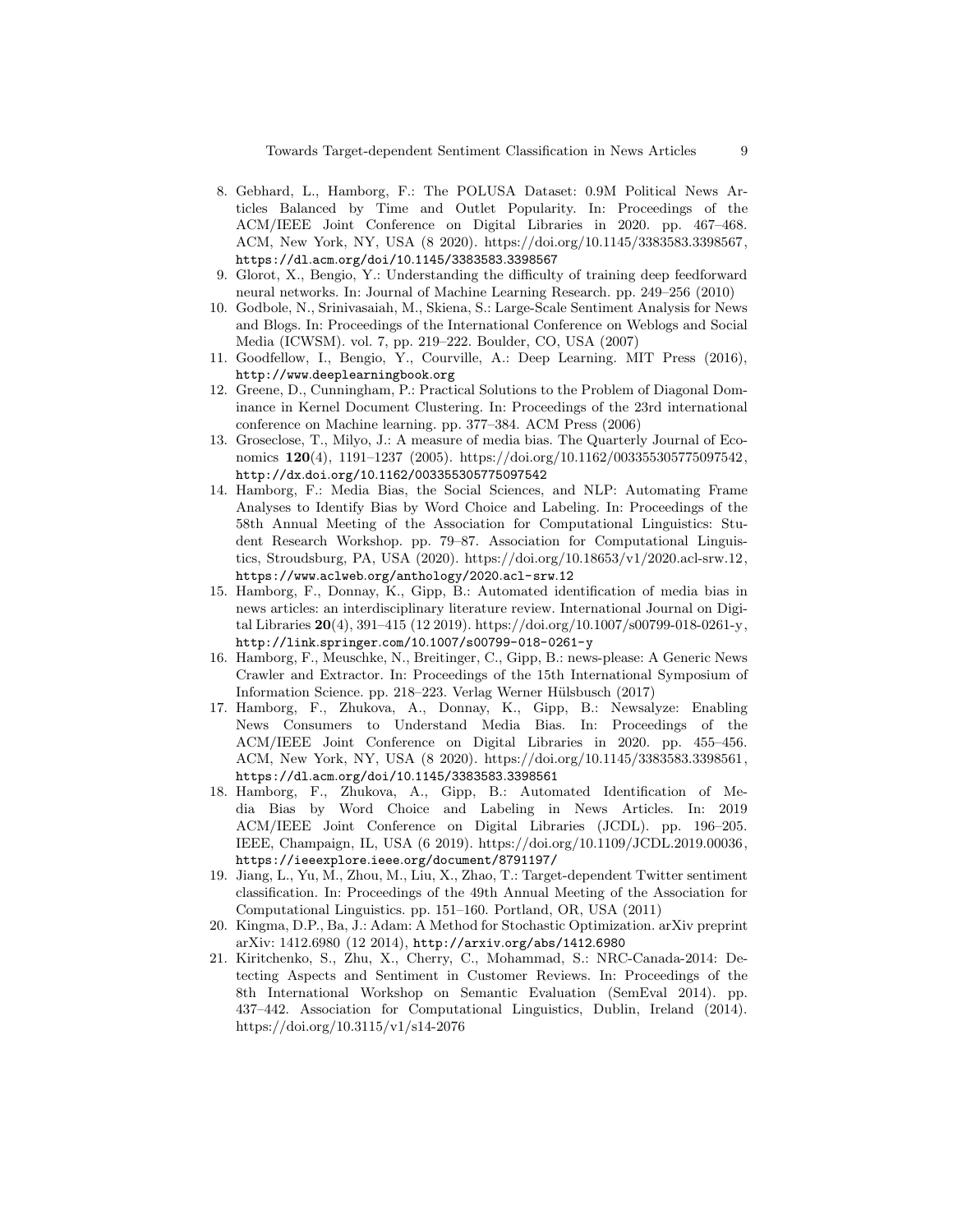- 10 F. Hamborg et al.
- <span id="page-9-9"></span><span id="page-9-7"></span>22. Misra, R.: News Category Dataset (2018), https://www.kaggle.[com/rmisra/news-category-dataset](https://www.kaggle.com/rmisra/news-category-dataset)
- <span id="page-9-2"></span>23. Nagel, S.: Common Crawl: News Crawl (2016), https://web.archive.[org/web/20191118111519/https://commoncrawl](https://web.archive.org/web/20191118111519/https://commoncrawl.org/2016/10/news-dataset-available/).org/2016/10/news-dataset-available/
- 24. Nakov, P., Ritter, A., Rosenthal, S., Sebastiani, F., Stoyanov, V.: SemEval-2016 Task 4: Sentiment Analysis in Twitter. In: Proceedings of the 10th International Workshop on Semantic Evaluation (SemEval-2016). pp. 1–18. Association for Computational Linguistics, San Diego, CA, USA (2016). <https://doi.org/10.18653/v1/S16-1001>
- <span id="page-9-10"></span>25. Nakov, P., Rosenthal, S., Kozareva, Z., Stoyanov, V., Ritter, A., Wilson, T.: SemEval-2013 Task 2: Sentiment Analysis in Twitter. In: Second Joint Conference on Lexical and Computational Semantics (SEM), Volume 2: Proceedings of the Seventh International Workshop on Semantic Evaluation (SemEval 2013). pp. 312–320. Association for Computational Linguistics, Atlanta, GA, USA (2013)
- <span id="page-9-1"></span>26. Pontiki, M., Galanis, D., Papageorgiou, H., Manandhar, S., Androutsopoulos, I.: SemEval-2015 Task 12: Aspect Based Sentiment Analysis. In: Proceedings of the 9th International Workshop on Semantic Evaluation (SemEval 2015). pp. 486– 495. Association for Computational Linguistics, Stroudsburg, PA, USA (2015). [https://doi.org/10.18653/v1/S15-2082,](https://doi.org/10.18653/v1/S15-2082) http://aclweb.[org/anthology/S15-2082](http://aclweb.org/anthology/S15-2082)
- <span id="page-9-11"></span>27. Quionero-Candela, J., Sugiyama, M., Schwaighofer, A., Lawrence, N.D.: Dataset Shift in Machine Learning. The MIT Press (2009)
- <span id="page-9-4"></span>28. Rietzler, A., Stabinger, S., Opitz, P., Engl, S.: Adapt or Get Left Behind: Domain Adaptation through BERT Language Model Finetuning for Aspect-Target Sentiment Classification. arXiv preprint arXiv:1908.11860 (8 2019), http://arxiv.[org/abs/1908](http://arxiv.org/abs/1908.11860).11860
- <span id="page-9-0"></span>29. Rosenthal, S., Farra, N., Nakov, P.: SemEval-2017 Task 4: Sentiment Analysis in Twitter. In: Proceedings of the 11th International Workshop on Semantic Evaluation (SemEval-2017). pp. 502–518. Association for Computational Linguistics, Vancouver, Canada (2017).<https://doi.org/10.18653/v1/s17-2088>
- <span id="page-9-8"></span>30. Sanh, V., Debut, L., Chaumond, J., Wolf, T.: DistilBERT, a distilled version of BERT: smaller, faster, cheaper and lighter. arXiv preprint arXiv: 1910.01108 (10 2019), [http://arxiv](http://arxiv.org/abs/1910.01108).org/abs/1910.01108
- <span id="page-9-5"></span><span id="page-9-3"></span>31. Schreier, M.: Qualitative content analysis in practice. SAGE Publications (2012)
- 32. Song, Y., Wang, J., Jiang, T., Liu, Z., Rao, Y.: Targeted Sentiment Classification with Attentional Encoder Network. In: Artificial Neural Networks and Machine Learning - ICANN 2019: Text and Time Series. pp. 93–103. Springer International Publishing, Cham, US (2019). [https://doi.org/10.1007/978-3-030-30490-4](https://doi.org/10.1007/978-3-030-30490-4{_}9) 9, http://link.springer.com/10.[1007/978-3-030-30490-4](http://link.springer.com/10.1007/978-3-030-30490-4_9) 9
- <span id="page-9-13"></span>33. Spinde, T., Hamborg, F., Donnay, K., Becerra, A., Gipp, B.: Enabling News Consumers to View and Understand Biased News Coverage: A Study on the Perception and Visualization of Media Bias. In: Proceedings of the ACM/IEEE Joint Conference on Digital Libraries in 2020. pp. 389–392. ACM, New York, NY, USA (8 2020). [https://doi.org/10.1145/3383583.3398619,](https://doi.org/10.1145/3383583.3398619) https://dl.acm.org/doi/10.[1145/3383583](https://dl.acm.org/doi/10.1145/3383583.3398619).3398619
- <span id="page-9-6"></span>34. Steinberger, R., Hegele, S., Tanev, H., Della Rocca, L.: Large-scale news entity sentiment analysis. In: RANLP 2017 - Recent Advances in Natural Language Processing Meet Deep Learning. pp. 707–715. Incoma Ltd. Shoumen, Bulgaria (11 2017). [https://doi.org/10.26615/978-954-452-049-6](https://doi.org/10.26615/978-954-452-049-6{_}091) 091, http://www.acl-bg.[org/proceedings/2017/RANLP2017/pdf/RANLP091](http://www.acl-bg.org/proceedings/2017/RANLP 2017/pdf/RANLP091.pdf).pdf
- <span id="page-9-12"></span>35. Szegedy, C., Vanhoucke, V., Ioffe, S., Shlens, J., Wojna, Z.: Rethinking the Inception Architecture for Computer Vision. In: Proceedings of the IEEE confer-